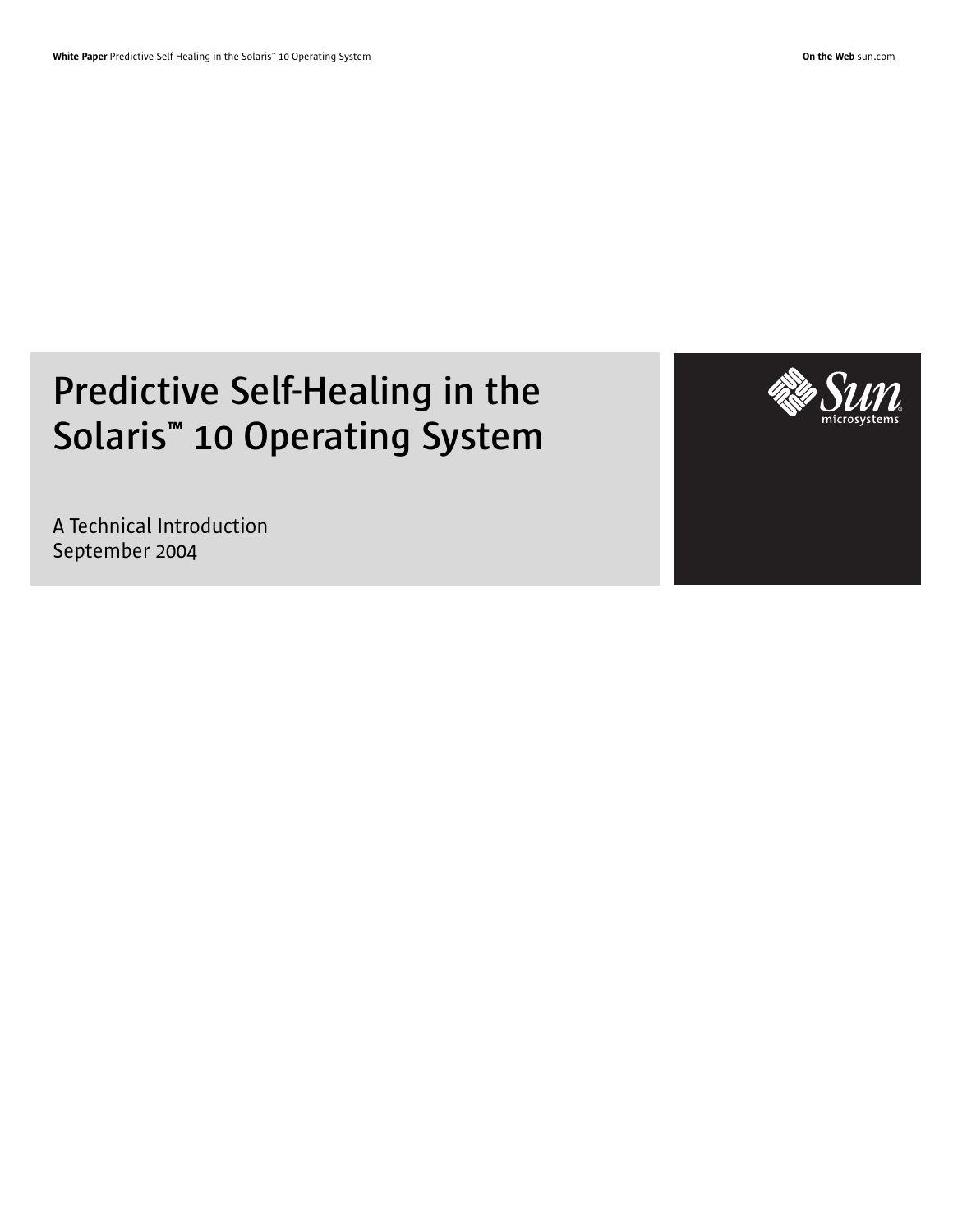© 2004 Sun Microsystems, Inc., 4150 Network Circle, Santa Clara, CA 95054 USA

All rights reserved.

This product or document is protected by copyright and distributed under licenses restricting its use, copying, distribution, and decompilation. No part of this product or document may be reproduced in any form by any means without prior written authorization of Sun and its licensors, if any. Third-party software, including font technology, is copyrighted and licensed from Sun suppliers.

Parts of the product may be derived from Berkeley BSD systems, licensed from the University of California.

Sun, Sun Microsystems, the Sun logo, BigAdmin, Solaris, Sun Fire, and The Network is the Computer are trademarks, registered trademarks, or service marks of Sun Microsystems, Inc. in the U.S. and other countries.

UNIX is a registered trademark in the United States and other countries, exclusively licensed through X/Open Company, Ltd.

All SPARC trademarks are used under license and are trademarks or registered trademarks of SPARC International, Inc. in the U.S. and other countries. Products bearing SPARC trademarks are based upon an architecture developed by Sun Microsystems, Inc.

The OPEN LOOK and Sun™ Graphical User Interface was developed by Sun Microsystems, Inc. for its users and licensees. Sun acknowledges the pioneering efforts of Xerox in researching and developing the concept of visual or graphical user interfaces for the computer industry. Sun holds a non-exclusive license from Xerox to the Xerox Graphical User Interface, which license also covers Sun's licensees who implement OPEN LOOK GUIs and otherwise comply with Sun's written license agreements.

RESTRICTED RIGHTS: Use, duplication, or disclosure by the U.S. Government is subject to restrictions of FAR 52.227-14(g)(2)(6/87) and FAR 52.227-19(6/87), or DFAR 252.227-7015(b)(6/95) and DFAR 227.7202-3(a). DOCUMENTATION IS PROVIDED "AS IS" AND ALL EXPRESS OR IMPLIED CONDITIONS, REPRESENTATIONS AND WARRANTIES, INCLUDING ANY IMPLIED WARRANTY OF MERCHANTABILITY, FITNESS FOR A PARTICULAR PURPOSE OR NON-INFRINGEMENT, ARE DISCLAIMED, EXCEPT TO THE EXTENT THAT SUCH DISCLAIMERS HELD TO BE LEGALLY INVALID.



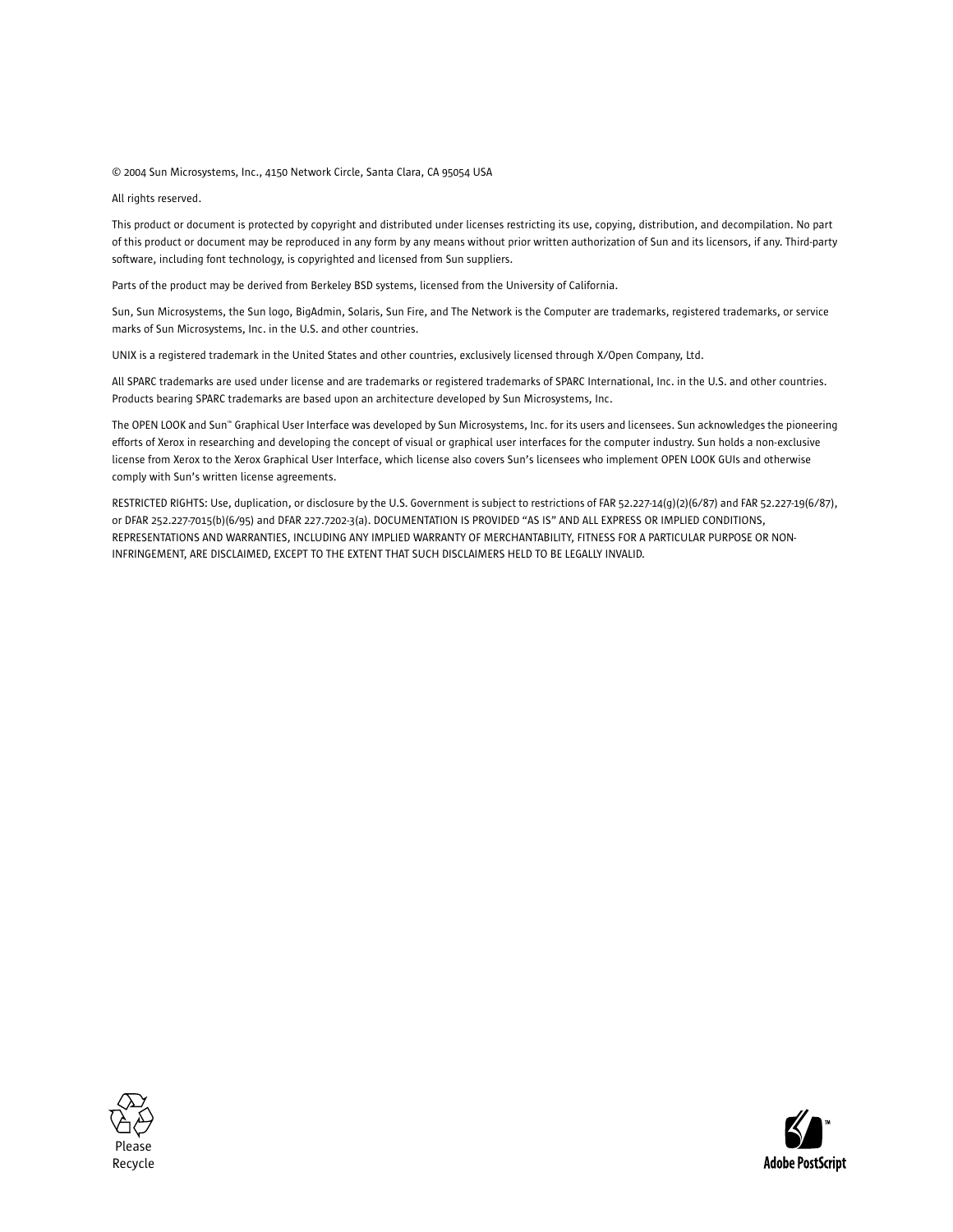# **Abstract**

Sun has developed a new architecture for building and deploying systems and services capable of Predictive Self-Healing. Self-healing technology enables Sun systems and services to maximize availability in the face of software and hardware faults. It facilitates a simpler and more effective end-to-end experience for system administrators, reducing cost of ownership.

The first self-healing features are available as part of the Solaris™ 10 Operating System (OS). This paper describes Sun's approach to building self-healing systems as well as the new technologies available in the Solaris 10 OS. Beta versions of the Solaris 10 OS can be downloaded through the Software Express program beginning with the July 2004 release. For more information, visit sun.com/solaris/10.

## Solaris 10 Predictive Self-Healing Features

- Automatic monitoring and diagnosis of CPU, memory, and I/O subsystems
- Automatic offlining of faulty resources while the Solaris OS is running
- Administrator tools to view self-healing logs and results
- Standardized messaging for all self-healing diagnosis results
- Knowledge article Web site linking to online diagnosis messages

### Solaris 10 Predictive Self-Healing Benefits

- Improved system and service availability through predictive diagnosis and isolation of faulty components
- Diagnosis of faulty components performed automatically, in some cases reducing analysis time from days to seconds
- Simplified administration model for managing self-healing activities, reducing cost of ownership
- Links to knowledge articles for learning more about problem impacts and repairs, updated in Internet time
- Scalable architecture that can be rapidly adapted to new problems and updated without requiring system downtime

## Introduction

From their very inception, computers have been assigned tasks of critical real-world importance, and the desire to improve their ability to avoid or recover efficiently from faults has grown in proportion to user needs. In the intervening time, little has been done to change the intrinsic model for error handling and fault management in UNIX® software. The original UNIX design was not concerned with mechanisms for hardware or software fault handling; complex error handling routines and fault diagnosis capabilities would have compromised its simple elegance and portability. Even a basic concept like error logging, provided in UNIX by the syslog service developed in the 1980s, is little more than interprocess or networked *printf*() that has barely evolved since then.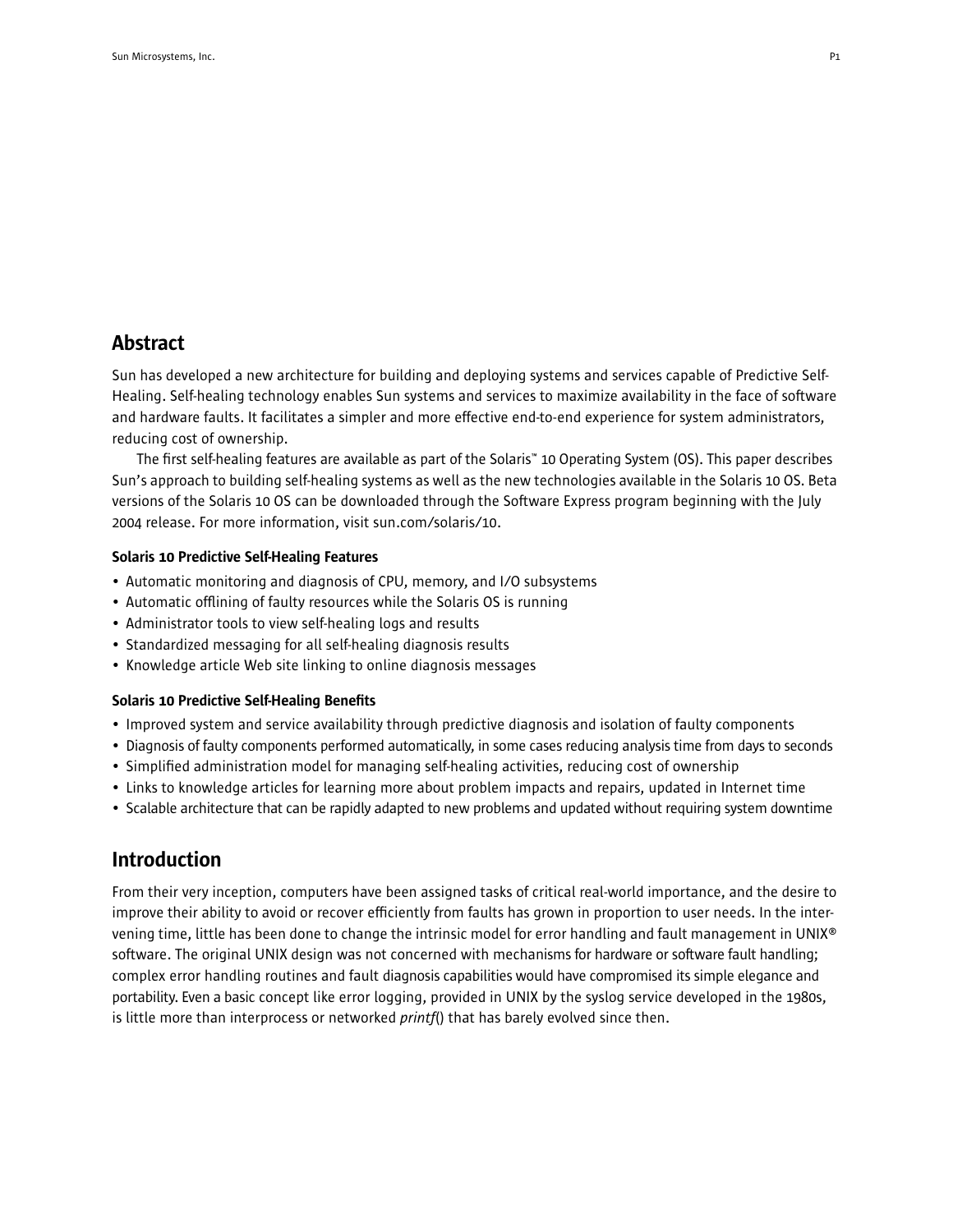In recent years, more advanced mechanisms and policies for fault diagnosis, response, and management have typically been implemented outside of the operating system in hardware or firmware, or implemented as a set of closed vendor and platform-specific extensions that do not generalize well. As a result, system administrators have to spend time reviewing log files filled with system-specific implementation artifacts in order to manually diagnose and repair problems. In addition, heterogeneous management software must either offer a lowest common denominator feature set or act as a cross-platform repository for system-specific implementation artifacts such as nonstandard error messages.

Sun has designed a new lightweight, flexible architecture for building and deploying self-healing technology for hardware and software, and has implemented this architecture as well as a set of initial components in the Solaris 10 OS. The extensible software architecture and management tools provide a new model for how to build a self-healing system; yield simple, stable interactions for human administrators and management software; and cleanly separate implementation details from messages intended for human administrators and events passed along to higher-level management software.

The first set of technologies implement Predictive Self-Healing for CPU, memory, and I/O bus nexus components for UltraSPARC® systems, and are available as part of the July 2004 Software Express download. Future Software Express releases will include analogous capabilities for AMD Opteron processor-based x86 systems as well as selfhealing features for other system components.

Sun has designed the self-healing architecture to permit rapid conversion of other hardware and software components in the future as well as adaptation of the technology to other parts of Sun's product line. Predictive Self-Healing will:

- 1. Simplify the task of composing, configuring, and deploying high-availability solutions and continuously measuring their availability
- 2. Maximize the availability of the system and services once deployed by automatically diagnosing, isolating, and recovering from faults and being predictive and proactive wherever possible
- 3. Guide system administrators through any tasks that require human intervention, including repairs, and explain problems detected or predicted in the system using clear, concise language and links to continuously updated repair procedures and documentation
- 4. Enhance the data-driven feedback loop between Sun and customers to ensure continuous improvement in product quality for both deployed and future products

With the ability to consolidate many services onto even a single blade, and the advent of technologies such as multiple CPU cores per die and chip-level multithreading, Sun believes that it is essential to build self-healing technology into systems from the lowest levels of the hardware/software stack upward. This design strategy facilitates fine-grained responses to failures, such as disabling an individual CPU core or device node or restarting an individual service, and ensures that the system can present a stable, understandable model of self-healing activities either to a human administrator or a layered management agent.

In the remainder of this document, you will learn about the attributes of the Predictive Self-Healing architecture for the Solaris OS, and the initial collection of features available through the Software Express program.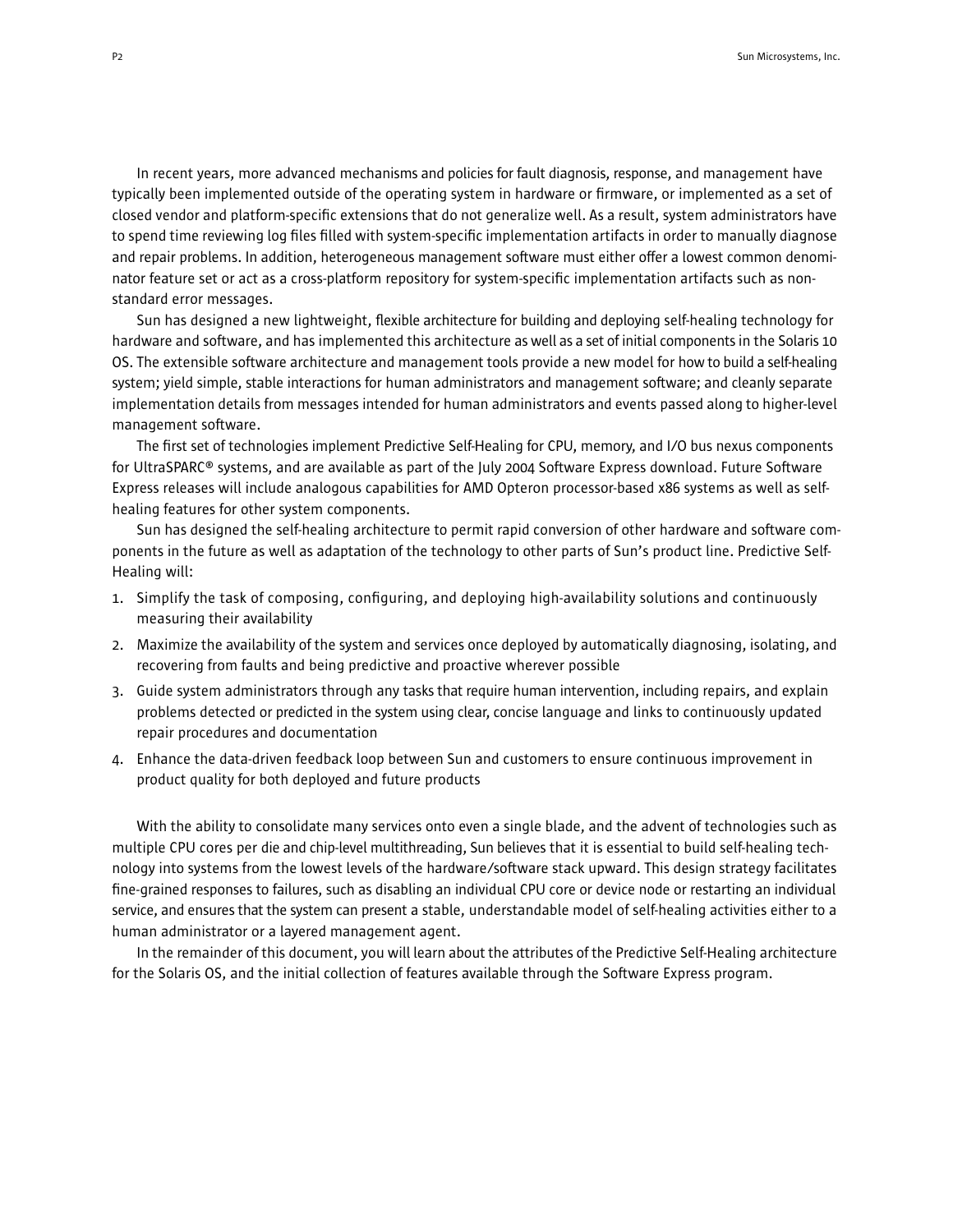## Telemetry and Diagnosis

The first major attribute of a self-healing system is that it is self-diagnosing; the system itself provides technology to automatically diagnose problems from observed symptoms, and the results of the diagnosis can then be used to trigger automated reactions. A fault or defect in software or hardware can be associated with a set of possible observed symptoms called errors; the data generated by the system as the result of observing an error is referred to as an *error report*. Historically, systems have exported error reports directly to human administrators and management software as a set of syslog messages, or have embedded mechanisms and policies for the diagnosis of the underlying problem directly into the code that is responsible for handling the error and generating the error report.

In a system capable of Predictive Self-Healing, error reports captured by the system are instead encoded as a set of name-value pairs described by an extensible protocol, forming an *error event*. Error events and other data that can be gathered to facilitate self-healing are dispatched to software components called *diagnosis engines*, which are designed to diagnose the underlying problems corresponding to these symptoms. Diagnosis engines run in the background, silently consuming telemetry until a diagnosis can be completed or a fault can be predicted. Once system components have been converted to properly handle errors and produce telemetric events, diagnosis software can be developed, improved, and deployed in parallel without inducing further system downtime by requiring operating system kernel patches.

After processing sufficient telemetry to reach a conclusion, a diagnosis engine produces another event, called a *fault event*, that is broadcast to any agents deployed on the system that know how to respond. A software component known as Solaris Fault Manager, fmd(1M), manages the diagnosis engines and agents, provides a simplified programming model for these clients as well as common facilities such as event logging, and manages the multiplexing of events between producers and consumers. Tools are provided to view persistent logs of both error and fault telemetry and to permit developers and service technicians to correlate fault events back to the error report data that led to the diagnosis. This aids root-cause analysis and improvement of the diagnosis.

## Reconfiguration and Messaging Agents

Once a diagnosis is complete or a fault is predicted, the self-healing architecture permits any number of subscribed agents to react to a particular type of problem. The Solaris 10 OS includes self-healing agents that can dynamically offline processors, regions of physical memory, and I/O devices. Through these reconfiguration agents, a self-healing Solaris system can take proactive and immediate action to isolate and disable a faulty component and continue providing service — even before human administrators know there is a problem. Solaris reconfiguration agents are integrated with other Solaris features such as Solaris Zones and Resource Management. They provide a consistent administrative experience and are transparent to application programmers.

Any number of additional agents may be deployed on a self-healing system to act in parallel with reconfiguration, including agents to provide local or remote messaging or other connections to higher-level management software. The Solaris 10 OS includes a syslog messaging agent for problems detected by self-healing diagnosis engines that utilizes a new standardized messaging format, described in the next section of this document. Sun also plans to deploy agents to permit system administrators to create customized responses to detected faults and defects, such as sending e-mail to a particular account, alias, or pager, and executing customized scripts.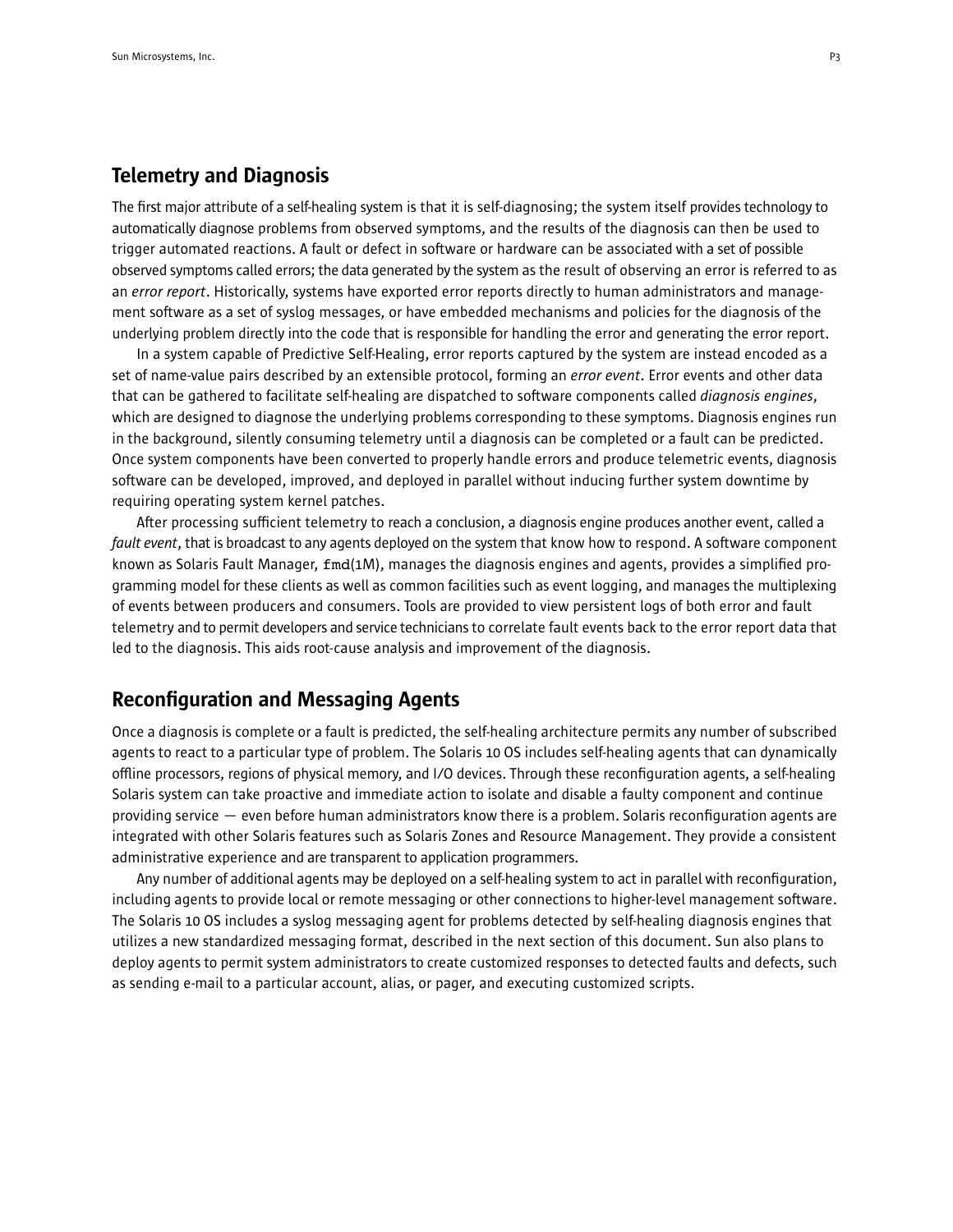## Messaging and Knowledge Articles

The self-healing architecture also provides system administrators and service personnel with a more informative and effective end-to-end user experience, simplifying tasks that require human involvement and reducing the chances for human error. Every diagnosis result is associated with a stable, concise identifier code that can be read over the phone to Sun technical support or provided through remote services. The Sun message identifier (SUNW-MSG-ID) is also used to uniquely identify a corresponding knowledge article that provides more detailed information about the nature of the problem, the impact to the system and services, and the appropriate corrective action. Knowledge articles can be retrieved by appending the Sun message identifier to the Web link sun.com/msg.

Diagnosis results are also associated with a Universal Unique Identifier (UUID), permitting customers as well as Sun to build cross-indexed databases of actual problems experienced in production, the corresponding telemetry streams and diagnosis results, responses, and root-cause analyses. A standard agent is provided in the Solaris implementation to message faults using the existing syslog service. The messages briefly describe the impact of the fault, the automated response taken by the system, and the recommended repair procedure.



*Figure 1. Example of a Fault Diagnosis Message*

Figure 1 shows an example fault diagnosis message for a processor that has experienced a failure or for a processor experiencing a series of correctable errors that suggest a more serious failure may be imminent. The message is sent to the Solaris syslogd(1M) service, which can be configured for both local logging to a file as well as remote messaging to other hosts on the network, and is also printed to the system console. The SUNW-MSG-ID appears in the upper left-hand corner and can be used to access the corresponding knowledge article. The EVENT-ID field displays the UUID that globally and uniquely identifies this particular problem diagnosis.

By the time a human sees this message, the CPU will have been offlined automatically by another agent.

#### # psrinfo

0 faulted since 12/28/2004 17:17:50 1 on-line since 12/28/2004 16:33:00

*Figure 2. Example of a Reconfiguration Result*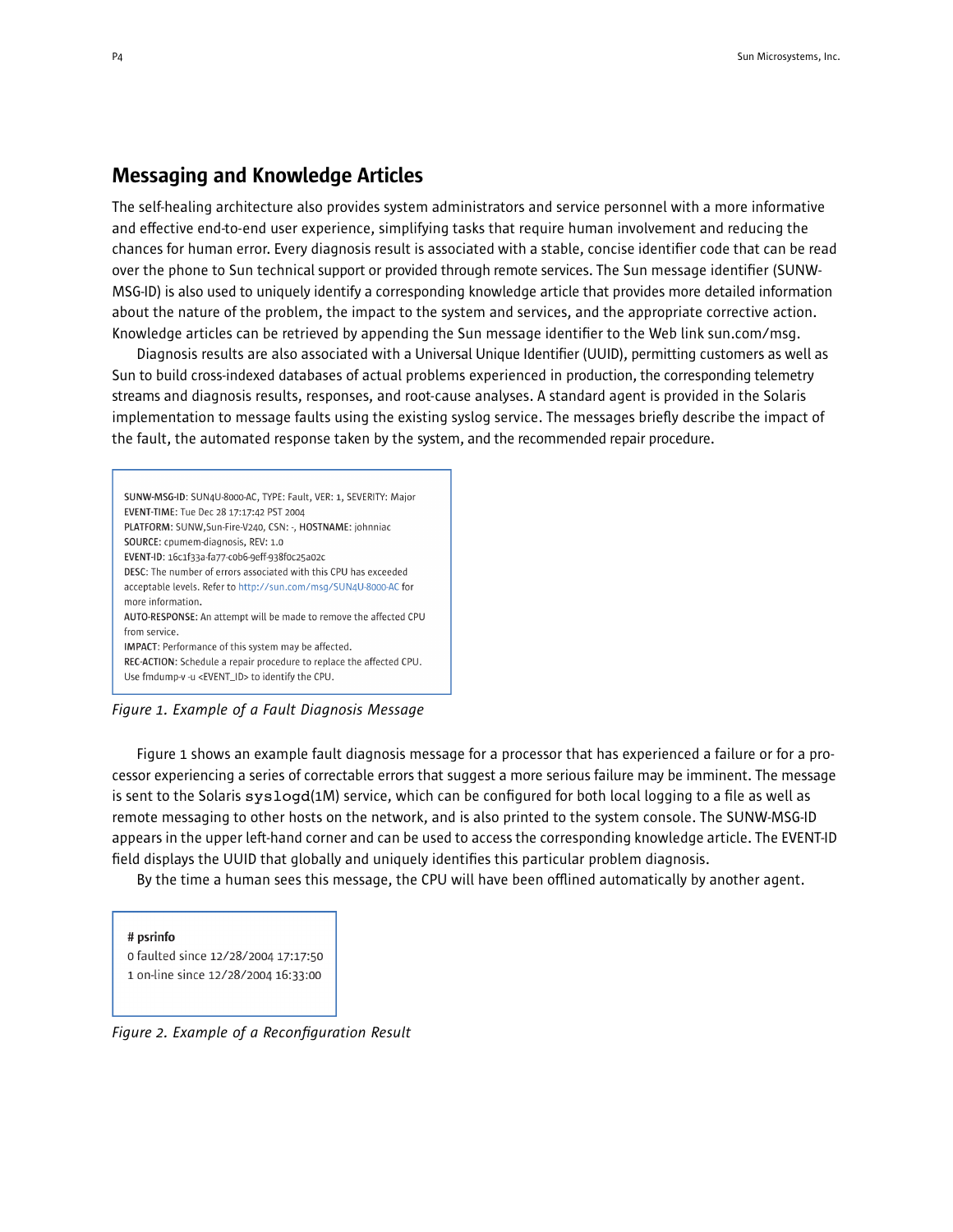## Event Logging

Solaris Fault Manager provides a collection of common services for the self-healing diagnosis engines and agents that are deployed on the system, including persistent logging of all error event telemetry and diagnosis results. Separate logs are kept for error telemetry and diagnosis results so that different log rotation and persistence policies can be set for each using the Solaris logadm(1M) facility. The logs are maintained in a structured binary format, but are interchangeable and readable between Solaris SPARC® and x86-based platforms.

The self-healing infrastructure includes a two-phase commit algorithm for transferring telemetric events between the operating system kernel and Solaris Fault Manager. This ensures that events are never lost, even if a fault on the system affects Solaris Fault Manager itself. In addition, the Solaris kernel saves and replays any in-transit events across operating system failure or reboot. These design features ensure highly reliable delivery and storage for the self-healing telemetry flow and results.

The details of a particular diagnosis can be retrieved by applying the new fmdump(1M) utility and specifying the EVENT-ID (UUID) of a particular diagnosis. For example, to view additional detail for the diagnosis from Figure 1, an administrator might use the command shown in Figure 3.



*Figure 3. Examining the Fault Log*

According to the log detail, the diagnosis system has predicted or determined that a particular processor has failed. The Field Replaceable Unit (FRU) corresponding to the faulty resource is shown, indicating that on this small system the "MB" (motherboard) component must be removed in order to repair the affected component. The FRU names shown are designed to match the labels used on the physical machine hardware to guide repair. On platforms that support them, LEDs on the physical machine are also used to indicate faulty components.

The fmdump(1M) utility can also be used by Sun service and repair technicians to view the raw telemetry that led to the diagnosis. Remote serviceability agents can also leverage the infrastructure to retrieve information vital to diagnosing the underlying root-cause of the failure, as well as permitting Sun to learn and improve on the diagnosis technology itself.

## Service and Repair

Solaris Fault Manager associates diagnosis state with persistent identifiers corresponding to the system resources, such as hardware serial numbers. As a result, Solaris Fault Manager automatically updates this state after most repair actions without requiring any manual intervention.

Similarly, if a system with one or more faulty resources is reset, the reconfiguration agents for those faults will automatically run when the system is booting and automatically disable any faulty resources that are still configured into the system. On platforms that support Component Health Status (CHS), such as Sun Fire™ servers, faulty resources will be blacklisted and isolated out of use by the system before reboot.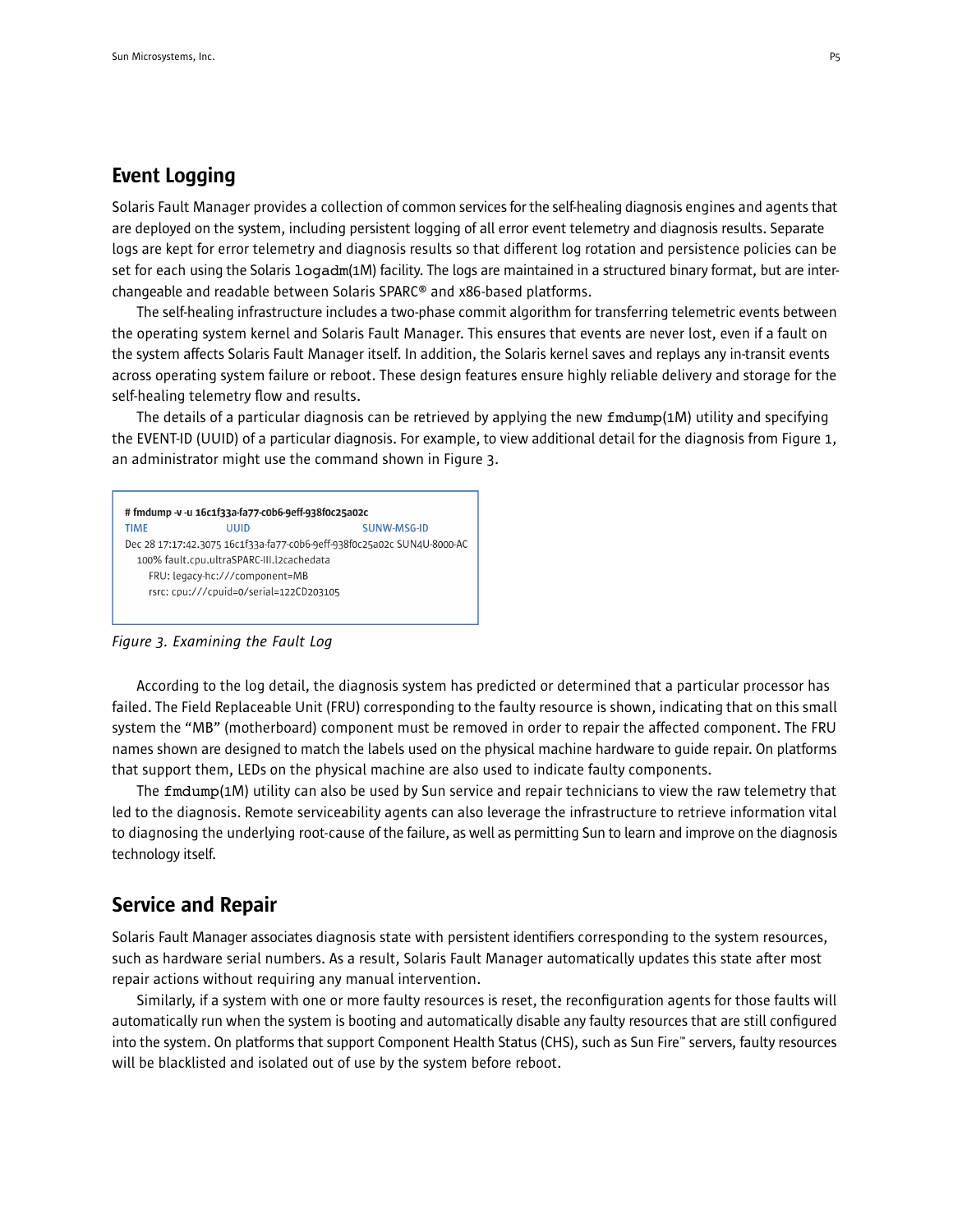## Self-Healing Ecosystem

Sun has designed the Predictive Self-Healing architecture to be deployed across different types of systems, including service processors, and to scale and evolve rapidly as new diagnosis and availability technologies are added to the system. Over time, the Predictive Self-Healing initiative envisions a model wherein new systems and software components are delivered coincident with corresponding modules that are added to the ever-growing ecosystem of self-healing components.

Self-healing modules such as those shown in Figure 4 can be dynamically loaded and unloaded from the system while it is running, and can be upgraded on-the-fly while the system is running without requiring downtime or losing any of the active diagnosis state. Sun plans to use these features to facilitate continuous delivery of improved availability technology to self-healing systems.

## \$ fmadm config **MODULE** cpumem-diagnosis cpumem-retire fmd-self-diagnosis syslog-msgs

## **VERSION DESCRIPTION** 1.0 UltraSPARC-III CPU/Memory Diagnosis 1.0 CPU/Memory Retire Agent 1.0 Fault Manager Self-Diagnosis 1.0 Syslog Messaging Agent

*Figure 4. Viewing the Self-Healing Modules*

# Summary

Predictive Self-Healing delivers the next generation of availability technology today, including features that keep systems and services running and simplify life for system administrators. Through the Software Express program, customers can download and take advantage of the new Solaris 10 technology immediately. Over time, a rapidly evolving ecosystem of self-healing components will ensure consistent, easy-to-use, and always-available Sun systems.

# References

- Solaris Software Express sun.com/software/solaris/10
- Predictive Self-Healing Knowledge Article Web sun.com/msg
- Predictive Self-Healing BigAdmin<sup>sM</sup> Forum sun.com/bigadmin/content/selfheal